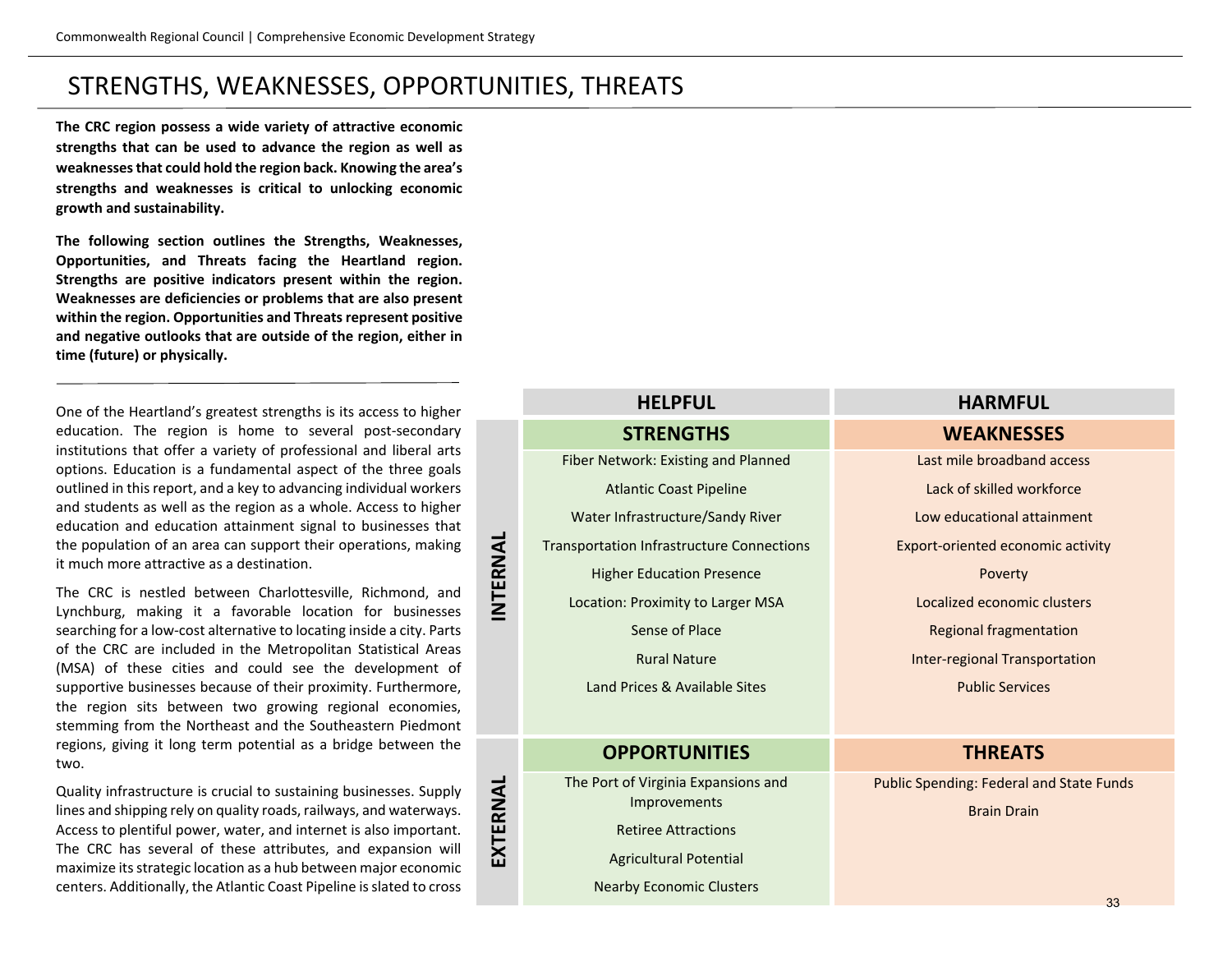through the region, providing economic development opportunities through maintenance and access to a major energy source. Lastly, established healthcare infrastructure is consistently cited as a key strength, providing local access to a critical service.

Common throughout Virginia is an agricultural heritage, of which the CRC region is no exception. Due to its rural nature, there is a large amount of low-cost land and vast natural resources. While this often appears to be a challenge, the benefit is two-fold: many industrial development sites are available for commercial sale at low prices, and recreation opportunities, such as hiking, hunting, fishing, and watersports are abundant for workers and families. The rural setting also features clean water, air, little congestion from traffic, and a state park that affords other recreational opportunities.

The CRC has a strong start in advancing economic and community development. While many of these economic strengths are necessary for growth, they are not sufficient without improvements and maintenance. The region needs to utilize these assets in a consistent message to re-brand itself in a unique way. These strengths will provide the foundation.

Despite numerous advantages, the CRC region does face some challenges to jumpstarting economic growth. Many communities around the country face similar problems, but the institutions, strategic location, and other existing aspects of the region will prove instrumental in resolving them.

Central to the lack of economic growth is poor access to technology throughout the CRC. Despite a strong fiber backbone, "last mile" broadband access that provides high-speed internet capabilities preclude high tech industries from entering the area. Quality broadband is critical to regional economic development. Accessing this innovation will open the door for technology firms and higher-paying STEM work in the future.

However, the workforce in the region doesn't have the necessary skills to support these businesses, and the rates of adult educational attainment lag behind Virginia and the rest of the country as a whole. Luckily, the CRC is home to several higher

education institutions, including a specialized workforce development center. Leveraging these higher education institutions can realign the workforce to better suit the needs of the spreading tech industry.

The existing economic activity in the region is also not particularly strong or specialized in a lucrative industry. The region is primarily employed in local service-oriented sectors, which limits its growth potential. Additionally, the region has low levels of employment in export-oriented industries, and there is little economic consistency across the localities of the region. While many regions have unifying clusters or labor pool, the CRC lacks a regional employment identity. Two-thirds of the region's residents commute outside of the region to work. However, this does highlight the strength of the area's rural charm and attractiveness to residents, as well as low cost of living.

Lastly, the region faces higher poverty rates by county than average for Virginia. Public assistance has been stretched thin, making development priorities difficult to carry out. This also stresses the school system, a key player in workforce development. Similarly, there is a lack of day care and other supportive human services, damaging retention rates for young families.

Fortunately, many of these weaknesses can be mitigated by pursuing solutions outlined in this report's three primary goals. By maximizing its strengths and resolving its weaknesses, the CRC will prove to be the right decision for future families, workers, and businesses from Virginia and around the country.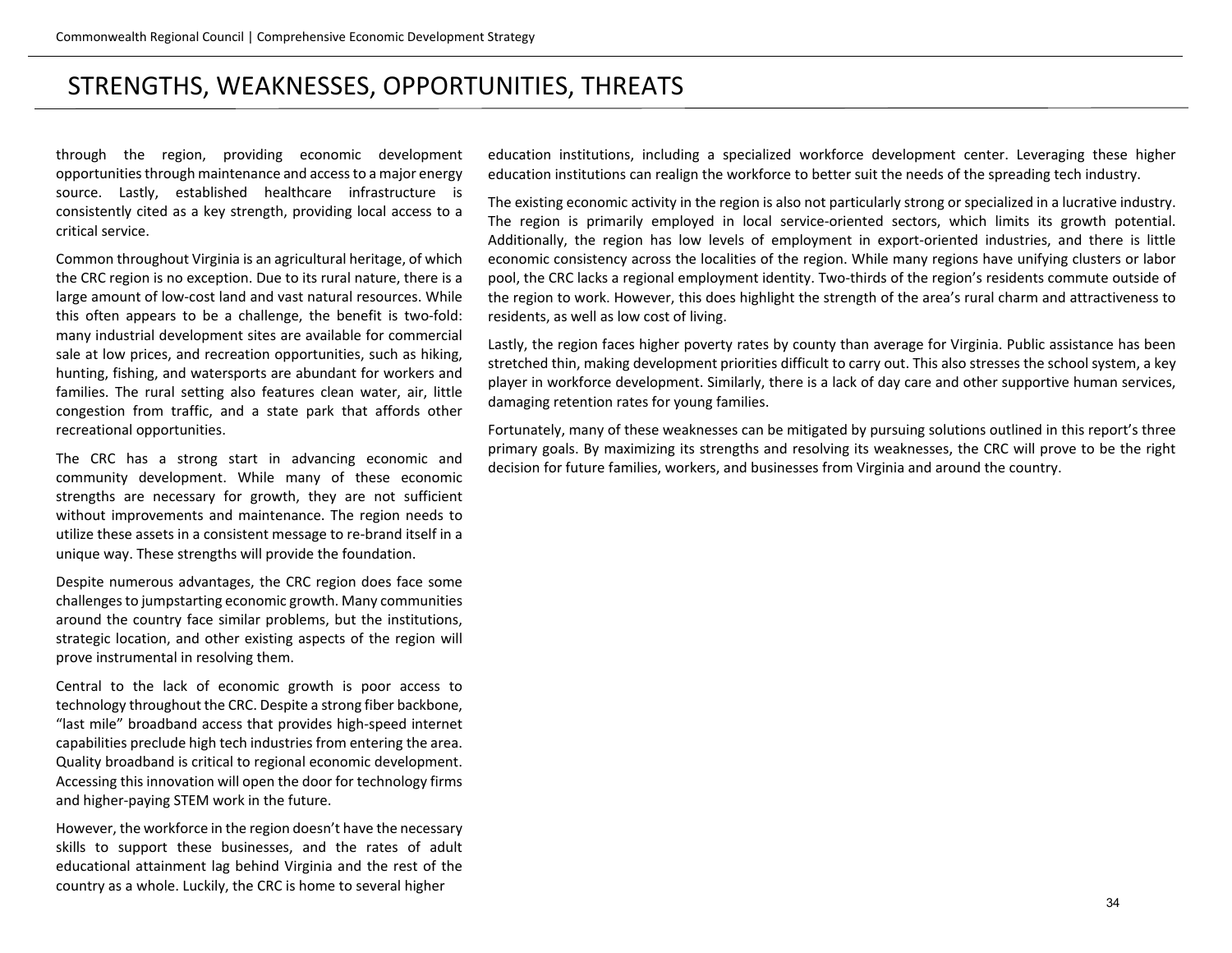### **Strengths**

Fiber network: Existing and planned fiber infrastructure—a backbone—place the region near a technological crossroads.

Atlantic Coast Pipeline: Once constructed, the pipeline will significantly change the Economic Development Landscape with potential access to a major energy resource.

Water infrastructure/Sandy River Reservoir: The region's water resources—including Prince Edward County's withdrawal permit from Sandy River Reservoir—can be marketed to industries with significant water requirements.

Transportation infrastructure: The region's roads and rail infrastructure offer businesses access to several Virginia markets.

Higher education: The region is home to several post-secondary institutions that cater to a variety of professionals and students.

Location: The CRC is proximate to three economic areas (Lynchburg, Charlottesville, and Richmond) with a variety of economic strengths. This proximity provides tremendous linkages opportunities for businesses that decide to relocate in the region.

Sense of place: The region features outdoor amenities such as the High Bridge Trail State Park that offer recreation opportunities. It's also home to many small businesses that residents support.

Rural nature: The region features a lack of road congestion, a rural landscape, clean water, and clean air.

Land/available sites: Many sites are available for potential businesses or industries, and land prices remain low.

#### Weaknesses

Last mile broadband access: Despite the strong fiber backbone, work remains to connect the area's homes and businesses to the fiber network.

Workforce: The skills of the region's workforce are not aligned with the better-paying fast-growth jobs in tech or STEM.

Educational attainment: The adult population of the region has lower educational attainment than Virginia or the country overall. However, it is improving.

Export-oriented economic activity: The region's percentage of employment in exportoriented sectors or clusters is relatively low. Much of the employment is in serviceoriented sectors.

Poverty: The region's poverty rates by county are higher than the Commonwealth, on average. Households experiencing poverty need greater public assistance. Much of that assistance may come from state or federal resources, but local governments and schools may also be stretched in both resources and opportunity costs.

Employment concentration: The region's employment is more concentrated in local clusters than in nearby regions. This economic structure is limiting for the region's growth potential.

Regional fragmentation: Despite the efforts to create a regional framework for cooperation, especially in the Go Virginia arena, there is little to tie the region's counties together beyond spatial proximity. They do not share a common export or labor pool. The once-thriving industries such as tobacco or textiles that may have provided a regional identity have declined. Two-thirds of residents commute outside the region to work.

Inter-regional transportation: There are no major interstates or airports in the region, which makes attracting major exporters difficult.

Public services: Community members have pointed to a lack of after school care programs as an issue in retaining talented young families.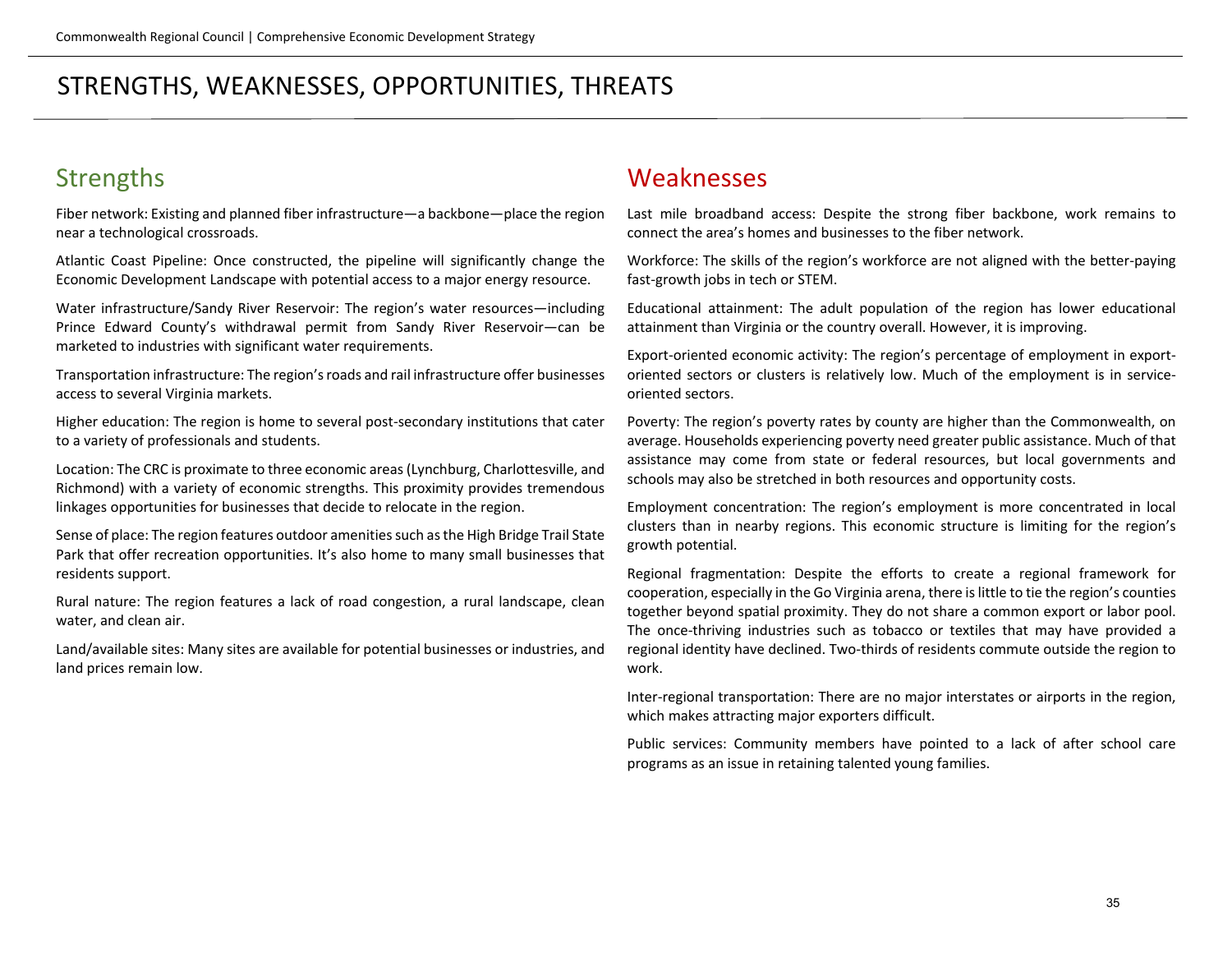# **Opportunities**

The Port of Virginia: The Virginia Port Authority is making significant investments in nearby regions (Richmond and Hampton Roads), and a proposed extension by Buckingham Branch Railroad could connect Virginia's ports to the Heartland Industrial Park in Charlotte County.

Retiree attractions: The growing older population aligns with healthcare services, and the area may have potential to attract additional retirees through its natural beauty and recreation.

Agricultural potential: The agricultural sector could be expanded if markets open to new crops. Land is inexpensive, the transportation infrastructure is good, and it's an existing sector with an existing workforce.

Nearby clusters: There are strong compatible clusters in neighboring regions, such as Furniture, Distribution & eCommerce, and Forestry. Those clusters offer potential linkages and supply chains to tap into.

#### Threats

Public spending: The economy is fueled in part by state and federal dollars through public agencies and pass-through funds. These funds are largely outside of the control of the region, and any changes or shifts in public spending could have major impacts on employment in the region.

Brain drain: More economically prosperous metropolitan areas with greater job opportunities are likely to attract the region's youth—particularly the most educated away from the CRC region.